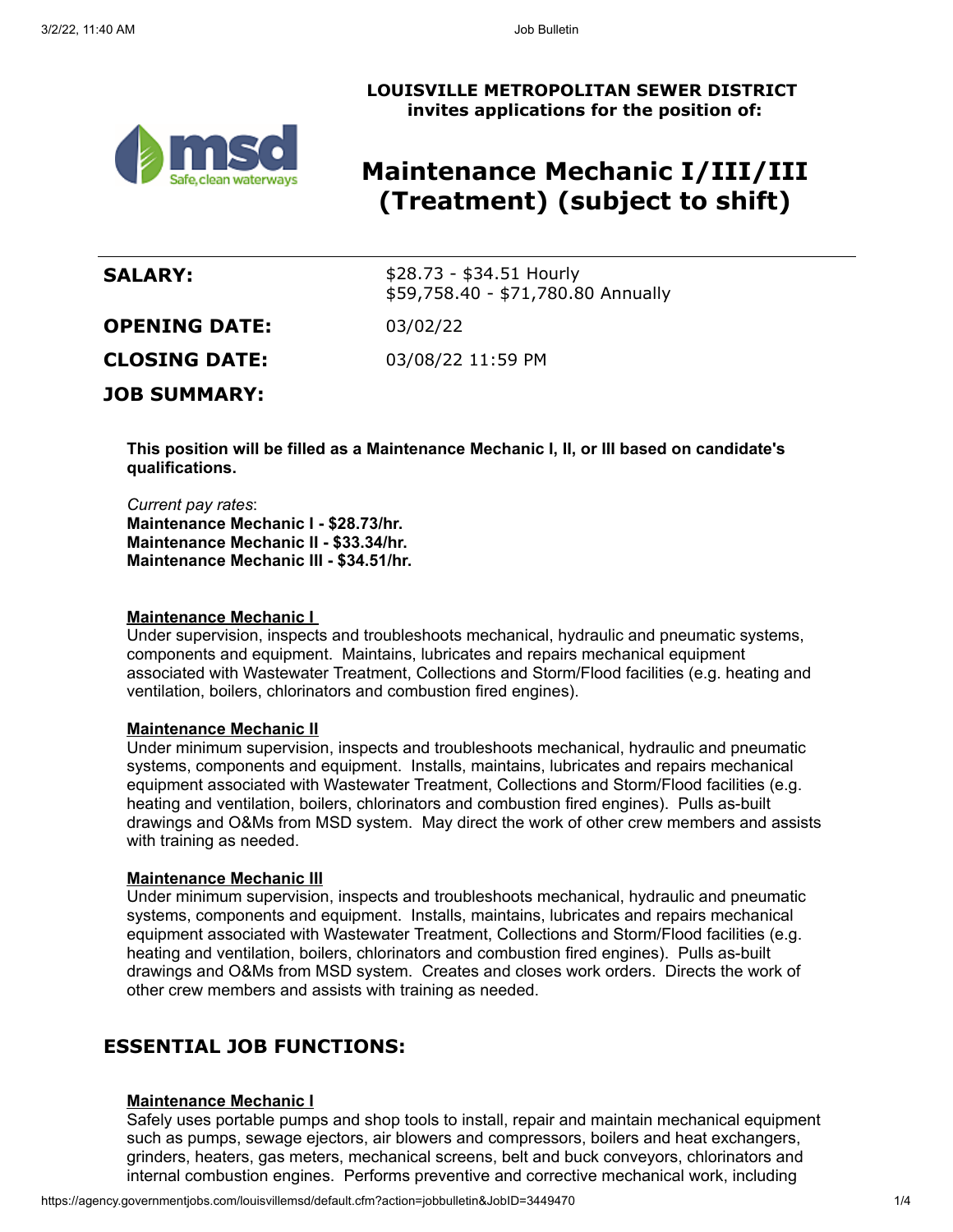carpentry, on projects or systems. Interprets line diagrams, schematics, flow diagrams, blueprints, vendor publications and other documents. Regularly inspects equipment for serviceability. Identifies malfunctions. Changes oils, lubricants, greases and filters for all equipment and machinery, including electric service carts. Handles heavy equipment (frequently over 50 lbs. And occasionally over 100 lbs.) e.g. pump housings, oil drums, and bags of salt (lift from ground to head/shoulder height). Installs mechanical and pneumatic systems. Regularly prepares and maintains records, log books and other data relating to tasks performed. Regularly operates a vehicle as transportation to the job site or for the movement of tools, equipment and materials. Keeps shop, work bench and job sites clean and orderly and performs necessary housekeeping tasks. May perform minor electrical type work to expedite returning a system or equipment to a serviceable condition. Participates in cross-training. Performs other related duties as assigned or as judgment/necessity dictates.

### **Maintenance Mechanic II**

Interprets line diagrams, schematics, flow diagrams, blueprints, vendor publications and other documents. Performs preventive maintenance that consistently meets time and specification requirements. Conducts regular inspections of mechanical, hydraulic, pneumatic, heating/ventilation, chlorination, boilers and combustion fired engines for serviceability, determination of malfunctions and estimation of the time skills, equipment, materials and supplies required to correct the condition. Performs mechanical maintenance work on projects/systems requiring specialized training, experience, and knowledge of equipment. Sets up and operates rigging equipment in the course of dismantling, repairing or installing. Prepares and maintains records, reports, log books and other data relating to the tasks performed. Regularly operates a vehicle as transportation to the job site or for the movement of power tools, equipment and materials. Regularly directs the work of other crew members and assists in the training of lesser skilled trade persons. May perform minor electrical work to expedite returning a system or equipment to a serviceable condition. Performs other related duties as assigned or as judgment/necessity dictates.

### **Maintenance Mechanic III**

Interprets line diagrams, schematics, flow diagrams, blueprints, vendor publications and other documents. Performs preventive maintenance that consistently meets time and specification requirements. Conducts regular inspections of mechanical, hydraulic, pneumatic, heating/ventilation, chlorination, boilers and combustion fired engines for serviceability, determination of malfunctions and estimation of the time skills, equipment, materials and supplies required to correct the condition. Performs mechanical maintenance work on projects/systems requiring specialized training, experience, and knowledge of equipment. Sets up and operates rigging equipment in the course of dismantling, repairing or installing. Prepares and maintains records, reports, log books and other data relating to the tasks performed. Regularly operates a vehicle as transportation to the job site or for the movement of power tools, equipment and materials. Regularly directs the work of other crew members and assists in the training of lesser skilled trade persons. May perform minor electrical work to expedite returning a system or equipment to a serviceable condition. Performs other related duties as assigned or as judgment/necessity dictates.

## **KNOWLEDGE, SKILLS AND ABILITIES NECESSARY TO THE WORK:**

## **Maintenance Mechanic I**

Knowledge of carpentry, welding, machine shop, electricity, metal fabrication, rigging, medium duty equipment operation, millwright, pipe fitting, blue print reading and mechanical drawing; knowledge of the different types and grades of lubricants; skill in using and operating specialized equipment such as electric welder, gas welding and cutting equipment; ability to use mechanical shop equipment such as drill press, pipe threader, presses, brake press, saws and portable power tools; ability to use machine shop equipment and specialized tools and gauges such as lathes, milling machine, height and depth gauges, vernier calipers, inside and outside micrometers and dial indicators; ability to learn computerized analysis equipment; ability to perform physically demanding tasks as outlined above; ability to work outdoors, at night and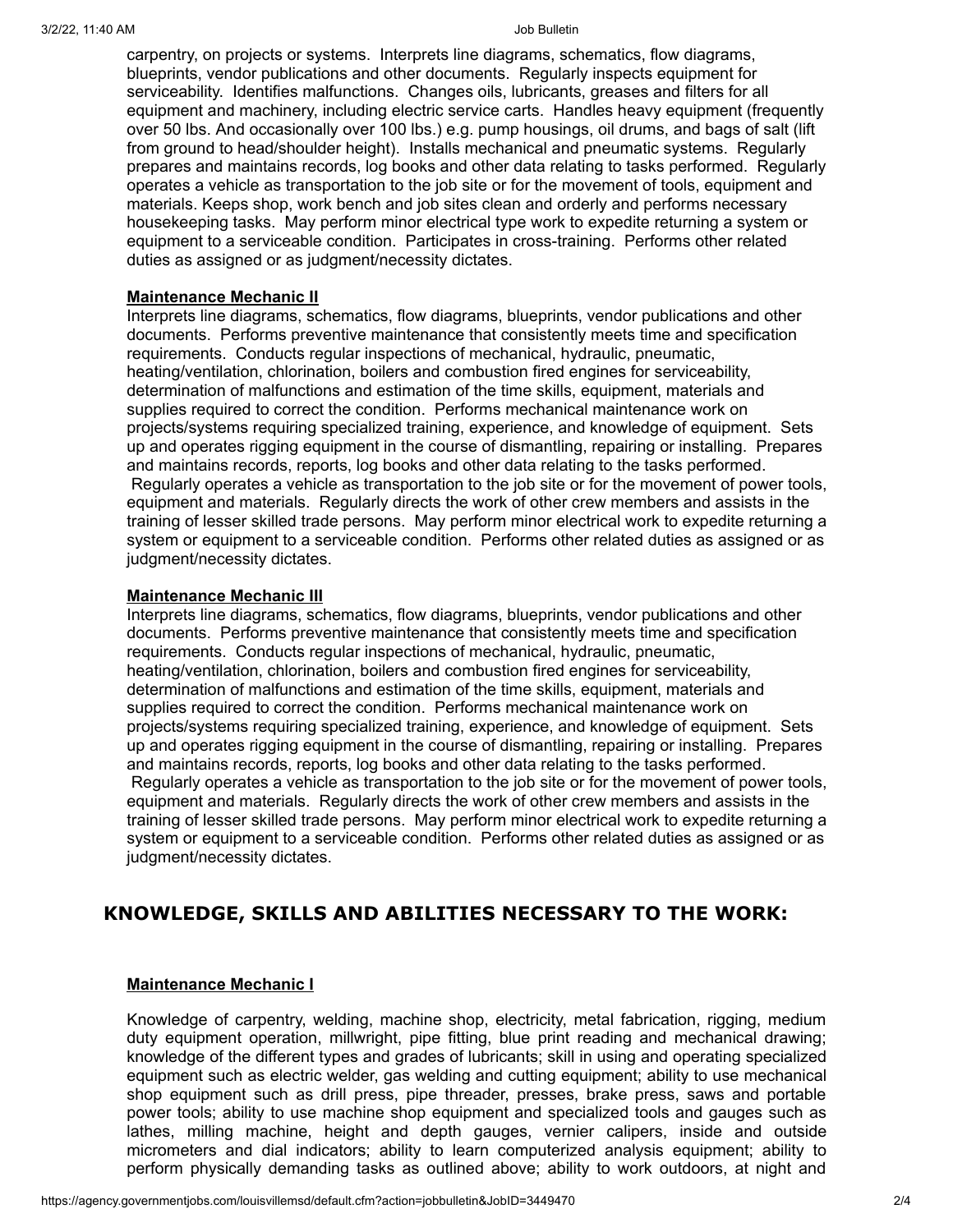under adverse working conditions such as inclement weather; ability to work effectively under heavy, unpredictable surges in workload; ability to work various shifts and mandatory overtime.

## **Maintenance Mechanic II**

Knowledge of carpentry, welding, machine shop, electricity, metal fabrication, rigging, medium duty equipment operation, millwright, pipe fitting, blue print reading and mechanical drawing; knowledge of the different types and grades of lubricants; skill in using and operating specialized equipment such as electric welder, gas welding and cutting equipment; skill in using machine shop equipment and specialized tools and gauges such as lathes, milling machine, height and depth gauges, vernier calipers, inside and outside micrometers and dial indicators; skill in using computerized analysis equipment; ability to use mechanical shop equipment such as drill press, pipe threader, presses, brake press, saws and portable power tools; ability to perform physically demanding tasks as outlined above; ability to work outdoors, at night and under adverse working conditions such as inclement weather; ability to work effectively under heavy, unpredictable surges in workload; ability to work various shifts and mandatory overtime.

## **Maintenance Mechanic III**

Knowledge of carpentry, welding, machine shop, electricity, metal fabrication, rigging, medium duty equipment operation, millwright, pipe fitting, blue print reading and mechanical drawing; knowledge of the different types and grades of lubricants; skill in using and operating specialized equipment such as electric welder, gas welding and cutting equipment; skill in using machine shop equipment and specialized tools and gauges such as lathes, milling machine, height and depth gauges, vernier calipers, inside and outside micrometers and dial indicators; skill in using computerized analysis equipment; ability to use mechanical shop equipment such as drill press, pipe threader, presses, brake press, saws and portable power tools; ability to perform physically demanding tasks as outlined above; ability to work outdoors, at night and under adverse working conditions such as inclement weather; ability to work effectively under heavy, unpredictable surges in workload; ability to work various shifts and mandatory overtime.

## **MINIMUM REQUIREMENTS:**

## **Maintenance Mechanic I**

High School Diploma or GED; three or more years of experience working as an industrial maintenance mechanic; an equivalent combination of education and experience may be substituted. Must meet job knowledge and job skills assessment requirements. Must possess a valid driver's license. Must have an acceptable and reliable means for being contacted during off-duty hours. Must have safe work and driving habits.

## **Maintenance Mechanic II**

High School Diploma or GED; four or more years of experience working as an industrial maintenance mechanic; an equivalent combination of education and experience may be substituted. Must meet job knowledge and job skills assessment requirements. Must possess Journeyman Certification from an accredited mechanical trades program or Collection License Class II through the State of Kentucky. Must possess a valid driver's license. Must have an acceptable and reliable means for being contacted during off-duty hours. Must have safe work and driving habits.

## **Maintenance Mechanic III**

High School Diploma or GED; five or more years of experience working as an industrial maintenance mechanic; an equivalent combination of education and experience may be substituted. Must meet job knowledge and job skills assessment requirements. Must possess a Certified Maintenance and Reliability Professional (CMRT) Certification or Collection License Class III through the State of Kentucky. Must possess a valid driver's license. Must have an acceptable and reliable means for being contacted during off-duty hours. Must have safe work and driving habits.